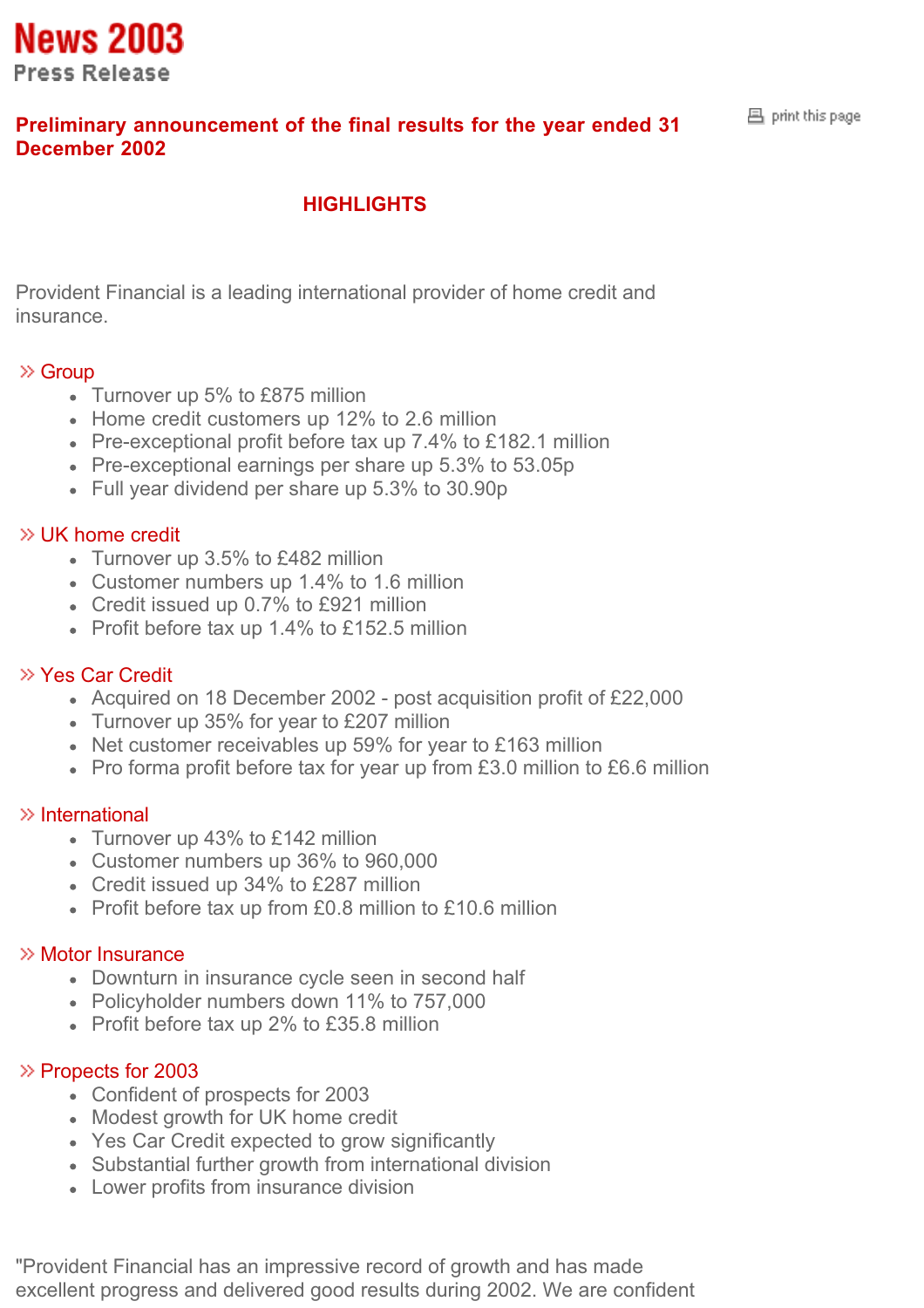about the group's prospects for 2003."

John van Kuffeler Chairman 26 February 2003

Enquiries:

|                                                  | <b>Today</b>  | <b>Thereafter</b> |
|--------------------------------------------------|---------------|-------------------|
| <b>Media</b><br>David Stevenson                  | 0207 628 5646 | 01274 731111      |
| <b>Investor Relations</b><br>Elizabeth Bottomley | 0207 628 5646 | 01274 731111      |

# **Chairman's statement**

I am pleased to announce our results for 2002. Strong growth continued during the year with home credit customer numbers up by 12% to 2.6 million and home credit customer receivables up by 10% to £800 million. Profit before tax, prior to the exceptional loss on the sale of Colonnade Insurance Brokers, increased by 7.4% to £182.1 million (2001 £169.6 million). Preexceptional earnings per share increased by 5.3% from 50.39p to 53.05p. The directors recommend a final dividend of 18.44p (2001 17.6p), giving a total dividend for the year of 30.90p per ordinary share (2001 29.35p), an increase of 5.3% for the year.

# **Operations**

#### UK consumer credit division

#### Home credit

UK home credit is a long established, successful and cash generative business, serving over 1.6 million customers. Customers choose home credit from a range of credit products available to them because of the strong appeal of the offer. Our personal service and the close relationship between agent and customer are highly valued and well suited to the careful and responsible provision of credit. The transparency, flexibility and convenience of our home credit product is also well liked and tailored to our customers' needs. These factors combine to give an extraordinarily high customer satisfaction rating of 90%.

The business continues to make progress in a mature market. After a prolonged period of economic growth during the last decade some of our customers are better off and so are borrowing less frequently. As a result, we are working harder each year to recruit more customers in order to achieve net growth. It was pleasing, therefore, that during 2002 customer numbers increased by 1.4% to 1.633 million. Credit issued in 2002 increased by 0.7% to £921 million (2001 £915 million). Turnover increased by 3.5% to £482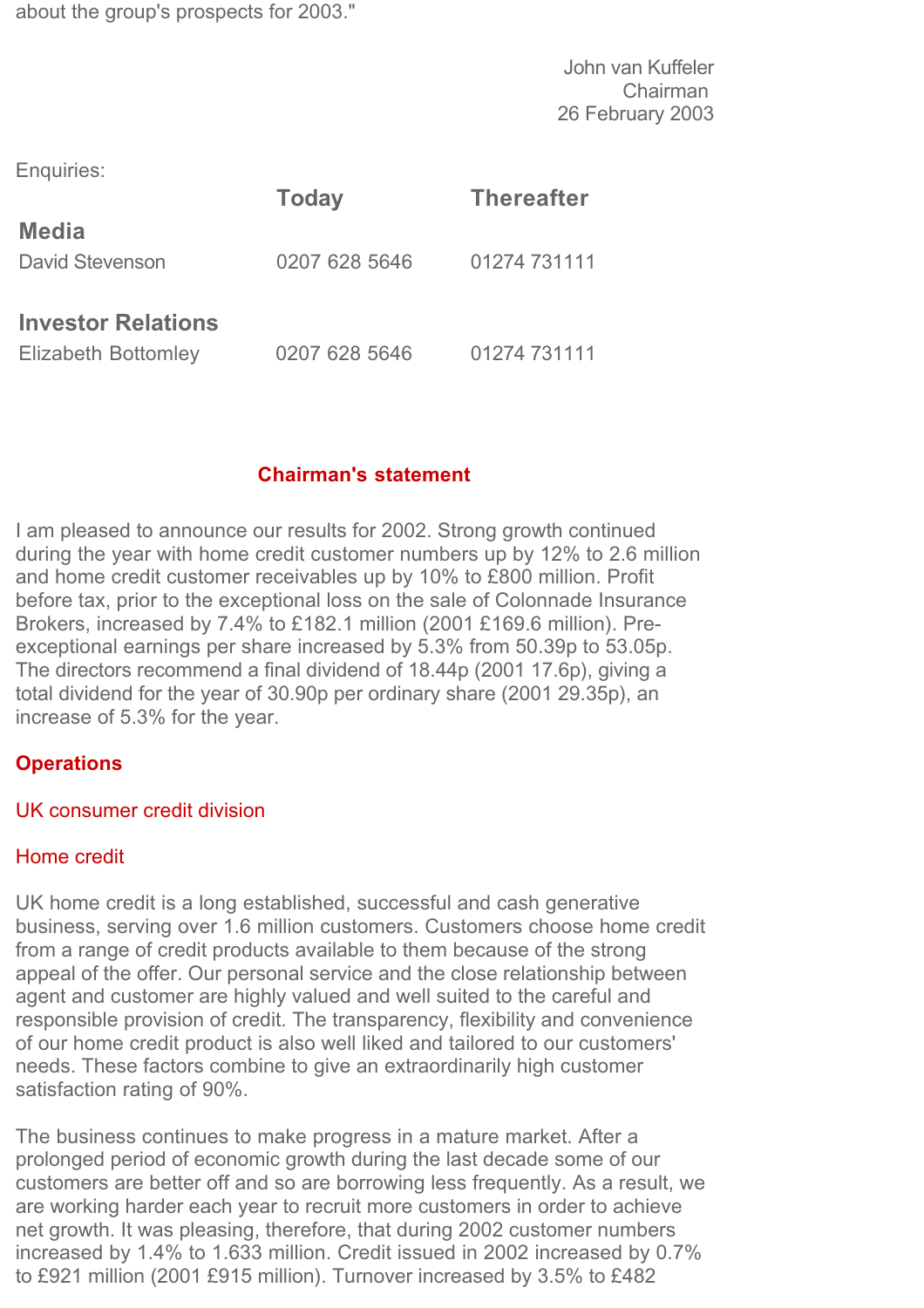million.

We seek to balance growth, overhead expenses and bad debt costs in order to achieve the best profit outcome. Whilst, during 2002, higher levels of new customer recruitment caused an increase in bad debt as a percentage of credit issued, to 9.2% from 8.3% in 2001, the resultant growth in customer numbers has been beneficial, leading to an increase in profit before tax of 1.4% to £152.5 million (2001 £150.4 million).

# Yes Car Credit

Yes Car Credit was acquired on 18 December 2002. Since it was founded in 1997, Yes Car Credit has grown rapidly to become one of the UK's leading car finance companies serving the sub-prime market. It has a unique, creditled, integrated business model under which it offers its customers a package of a car, financing and related insurance products. In the year ended 31 December 2002, Yes Car Credit's turnover increased by 35% to £207 million (2001 £153 million) and it arranged finance for over 30,000 cars (2001 24,000). Net customer receivables increased by 59% to £163 million (2001 £103 million). The pro forma profit before tax for the year, assuming ownership by Provident Financial and the consequent benefit of lower funding costs throughout the year was £6.6 million (2001 £3.0 million). Postacquisition profit before tax included in the group's 2002 results amounted to £22,000.

# International division

The international division has once again grown substantially during the year, achieving excellent profit growth in Poland and the Czech Republic and successfully establishing operations in Hungary and Slovakia. Customer numbers for the division increased by 36% to 960,000, credit issued by 34% to £287 million and turnover by 43% to £142 million. Profit before tax has increased substantially to £10.6 million (2001 £0.8 million).

Our business in Poland has performed very well and we are making excellent progress towards our medium term targets. Customer numbers increased by 31% to 660,000, credit issued by 26% to £198 million and turnover by 38% to £102 million. Credit quality developed as expected with bad debt as a percentage of credit issued at 9.1% for 2002 (2001 7.5%). Profit before tax increased by £10 million (147%) to £16.7 million (2001 £6.7 million).

Our Czech operation has also produced excellent results. Customer numbers increased by 16% to 218,000, credit issued by 31% to £70 million and turnover by 35% to £34 million. Credit quality in the Czech Republic has also developed as we expected and, for 2002, bad debt as a percentage of credit issued was 11.0% (2001 11.2%). Profit before tax has increased by £2.6 million (109%) to £5.1 million (2001 £2.5 million).

The performance of our new businesses in Hungary and Slovakia has been very encouraging and we have benefited from the lessons learned in establishing operations in Poland and the Czech Republic. We announced in July 2002 that, following good results from the pilot operations, we had decided to go ahead with a controlled roll out to achieve national branch coverage in both countries. We currently have 6 branches and 55,000 customers in Hungary and 5 branches and 27,000 customers in Slovakia. Credit quality in both countries remains good. The start-up loss from the two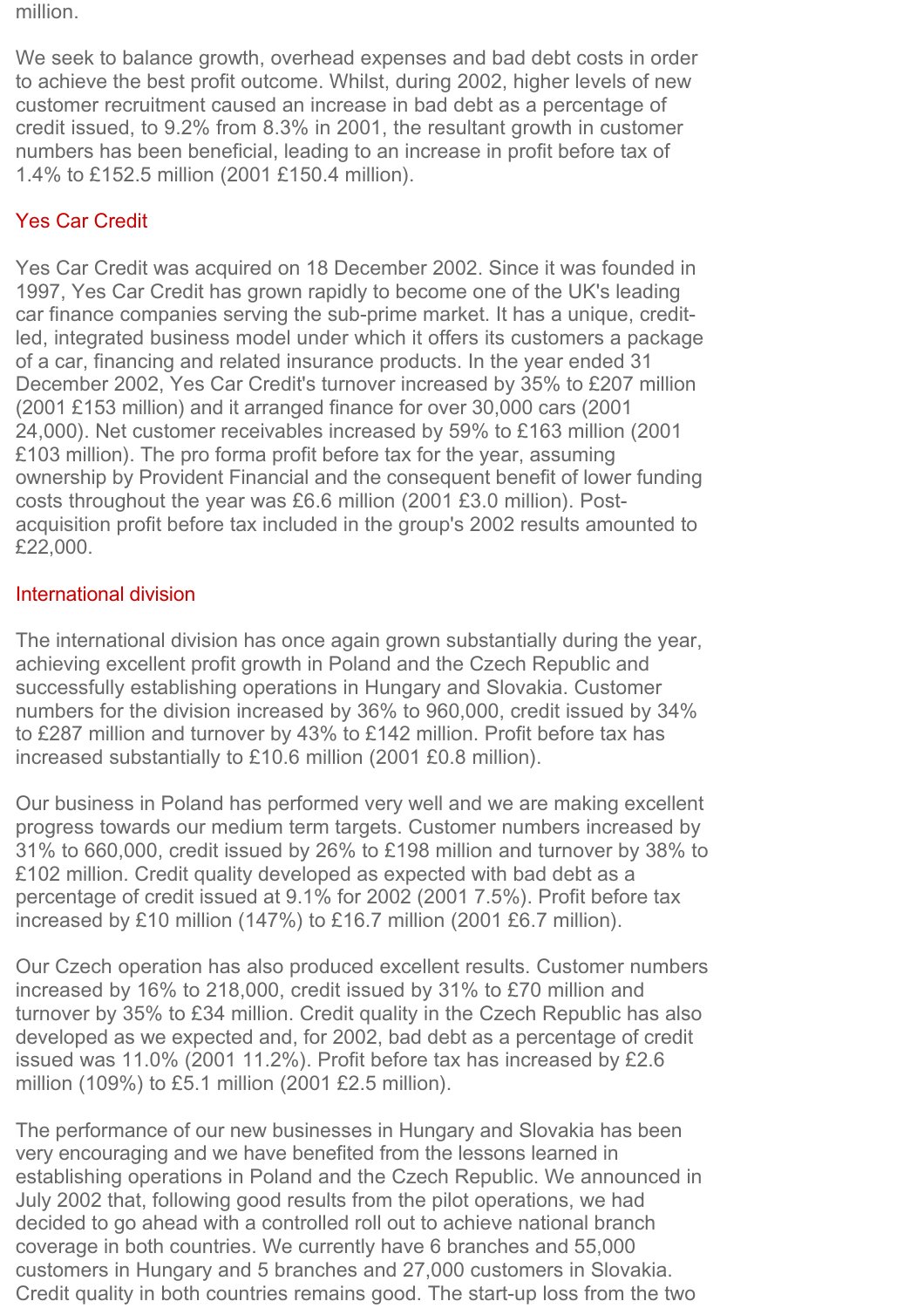countries in 2002 was £5.1 million (2001 £3.6 million).

#### Motor insurance division

After a strong performance in the first half of 2002, the opening to the second half of the year was heralded by the long anticipated downturn in the insurance cycle. Premium rates in the market fell by about 4% in the second half whilst claims costs have increased at a rate of 4% per annum. As a result, margins in the market have been eroded. We have continued with our policy of pricing for an adequate return and so have raised our premium rates. This has caused policyholder numbers to fall by 11% in the second half of 2002 and gross written premiums for the second half of the year were 27% lower than in the corresponding period of 2001. However, as a result of the good start to the year and the flow through into profit in the second half of the year of premium that was written in the first half, the insurance division has produced another good result. Profit before tax for 2002 increased by 2% to £35.8 million (2001 £35.1 million).

## **Strategy**

Our strategy has two key strands: international expansion and a broadening of our product range. Our aim is to be a leading international provider of simple financial services to people on moderate incomes.

In 1997, we began a programme of international expansion of our home credit service. This has been very successful and we have established new businesses in four central European countries that together now serve 960,000 customers. These businesses have excellent prospects; they are fast growing and increasingly profitable.

During 2002, we researched a number of overseas markets in order to choose the next country in which to launch home credit. We are now completing our final research with a view to opening a pilot operation in Mexico in the third quarter of 2003. Mexico has a population of over 100 million and represents an attractive potential market for home collected credit. It has an emerging economy that has prospered in recent years. It will, of course, bring new challenges and in order to manage these we will progress cautiously.

The acquisition of Yes Car Credit, announced in December 2002, marks significant progress in the broadening of our product range, the second strand of our strategy. For many customers in our target market, the purchase of a car is the largest and most significant credit transaction they will undertake. This is a sizeable and growing market in which, by this acquisition, we have achieved a leading position. We believe this business has excellent prospects and will enhance the growth and earnings of the group.

We have also thoroughly investigated the possibility of introducing other credit products. Research in the UK suggests that credit cards have much appeal as a source of small sum credit amongst some customer segments in our target market. Some of these customers are excluded from access to the credit cards issued by existing providers. We see an opportunity to leverage our knowledge of this marketplace and to generate additional growth opportunities in the UK by the inclusion of a credit card in our product range. We intend to market test credit card products in the UK in the first half of 2003. We have recruited a team of experienced credit card professionals and are developing the required infrastructure. We have applied to the FSA for a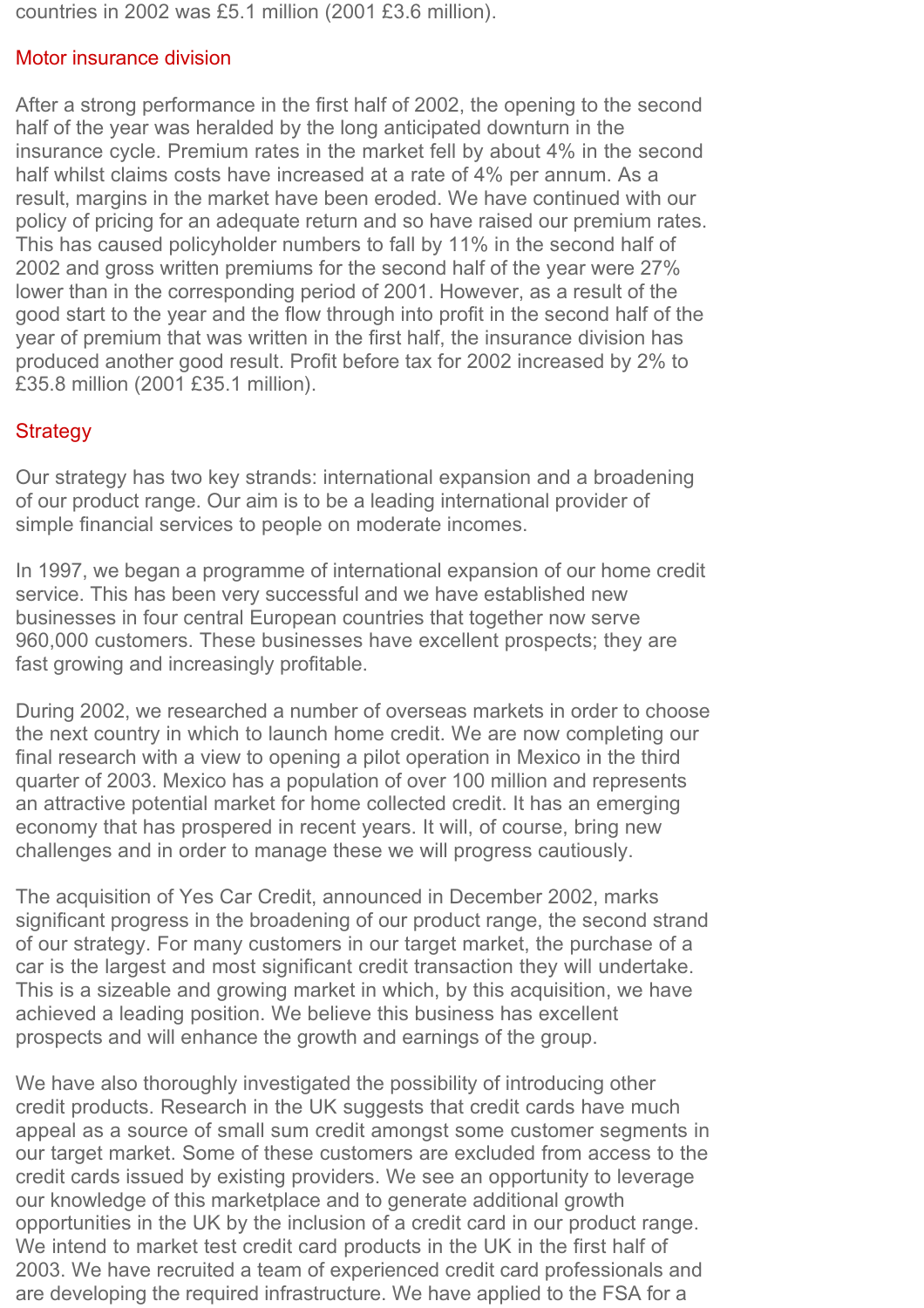deposit taking licence and, subject to their approval, the cards will be issued by a new subsidiary, Vanquis Bank Limited.

# **Prospects for 2003**

## UK consumer credit division

We expect market conditions for UK home credit to remain similar to those in 2002. We will continue to strive for customer and issue growth and, as a result, some further increase in bad debt as a percentage of credit issued is expected. The outlook remains for modest growth in 2003.

Whilst Yes Car Credit has expanded rapidly, under its previous ownership its growth had been constrained by the limited financial resources available to it. To date only 75 per cent of cars sold have been financed in-house and the business has only partial geographic coverage of the UK market through its 21 branches. In 2003, as part of Provident Financial, it is intended to expand the branch network and to increase the proportion of sales which are financed in-house. As a result, further significant growth in customers, receivables and revenue is expected in 2003.

The market test of credit card products is expected to incur start-up losses of about £7 million in 2003. We have thoroughly researched this opportunity and believe it has good prospects of success and offers attractive returns on investment.

## International division

We continue to see excellent prospects for growth from our international division. The established businesses in Poland and the Czech Republic are expected to rapidly grow their profits. We will continue to invest in the expansion of the division, increasing our branch coverage in Hungary and Slovakia and, subject to the satisfactory conclusion of final research, launching a pilot operation in Mexico in the third quarter of 2003. Start-up losses for these three countries in 2003 are expected to be about £6 million (2002 £5.1 million). Overall, we expect substantial growth in the contribution from the international division in 2003.

# Motor insurance division

We believe that the recent more competitive conditions in the motor insurance market will continue. We will price to achieve an adequate return and so expect policyholder numbers and written premium to decline. This, and the fall in written premium experienced in the second half of 2002, is expected to result in lower profits from the motor insurance division in 2003.

# **Summary**

Provident Financial has an impressive record of growth and has made excellent progress and delivered good results during 2002. We are confident about the group's prospects for 2003.

> John van Kuffeler Chairman 26 February 2003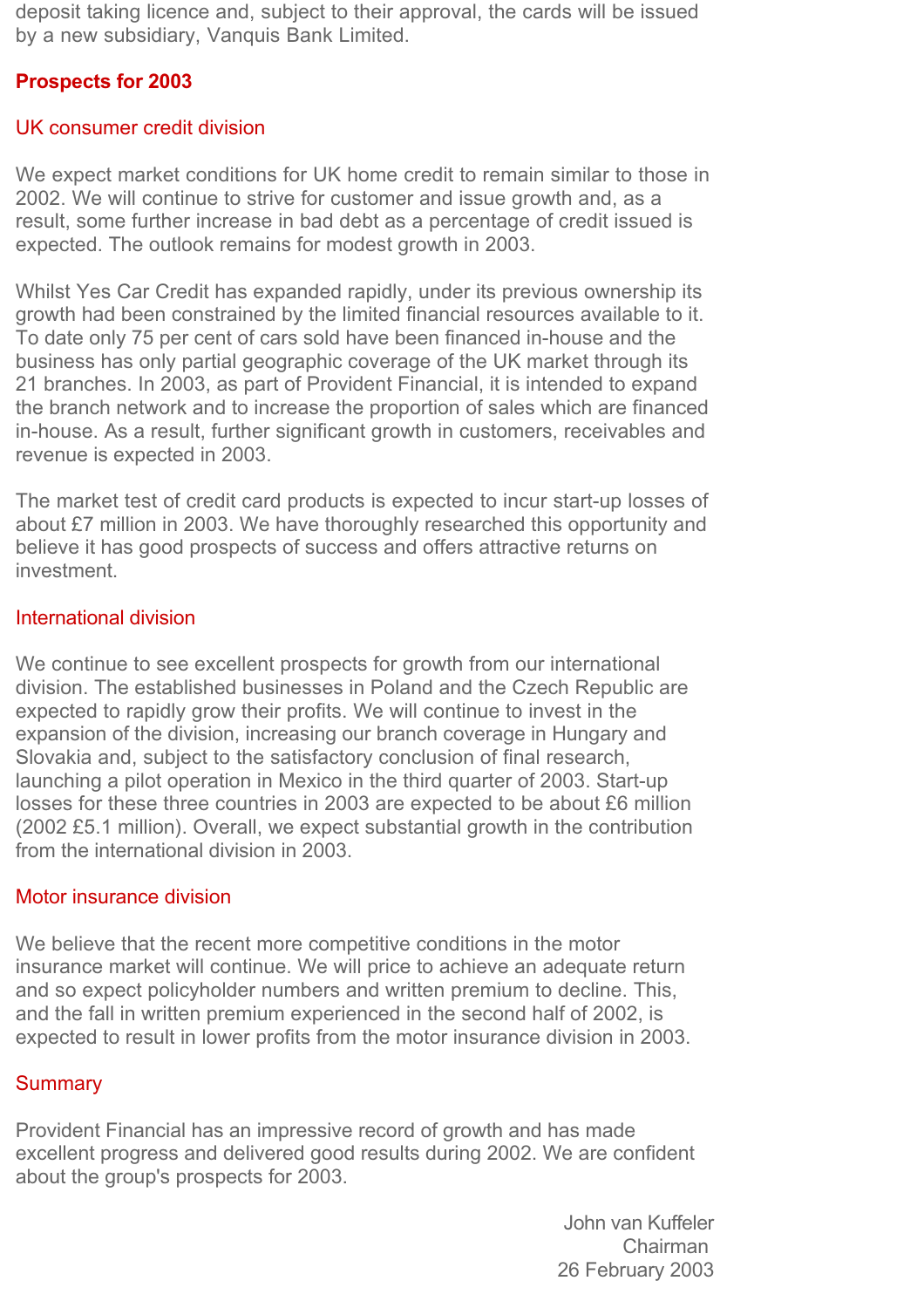# **Preliminary announcement of the final results for the year ended 31 December 2002**

# Consolidated profit and loss account

|                                                                             | 2002<br>£'000 | 2001<br>£'000         |
|-----------------------------------------------------------------------------|---------------|-----------------------|
| Turnover                                                                    | 874,992       | 833,178               |
| <b>Operating profit</b>                                                     | 182,140       | 169,610               |
| Exceptional loss on disposal of business (note 3)                           | (10, 700)     |                       |
| Profit before taxation                                                      | 171,440       | 169,610               |
| <b>Taxation</b>                                                             |               | $(52,854)$ $(45,795)$ |
| <b>Profit after taxation</b>                                                | 118,586       | 123,815               |
| Dividends (note 4)                                                          |               | $(76,922)$ $(71,788)$ |
| Retained profit for the year                                                | 41,664        | 52,027                |
| Earnings per share (note 5)                                                 |               |                       |
| - Basic                                                                     | 48.66p        | 50.39p                |
| - Pre-exceptional                                                           | 53.05p        | 50.39p                |
| - Adjusted                                                                  | 53.19p        | $*50.45p$             |
| - Diluted                                                                   | 48.50p        | 50.08p                |
| *Restated to exclude exceptional items<br>and goodwill amortisation         |               |                       |
| Dividend per share (net of tax credit)<br>to ordinary shareholders (note 4) |               |                       |
| a) Interim - paid                                                           | 12.46p        | 11.75p                |
| b) Final - proposed                                                         | 18.44p        | 17.60p                |
| Total ordinary dividend                                                     | 30.90p        | 29.35p                |

There is no material difference between the retained profit shown above and the historical cost equivalent.

# Segmental reporting

Analyses of turnover and operating profit by class of business are set out below: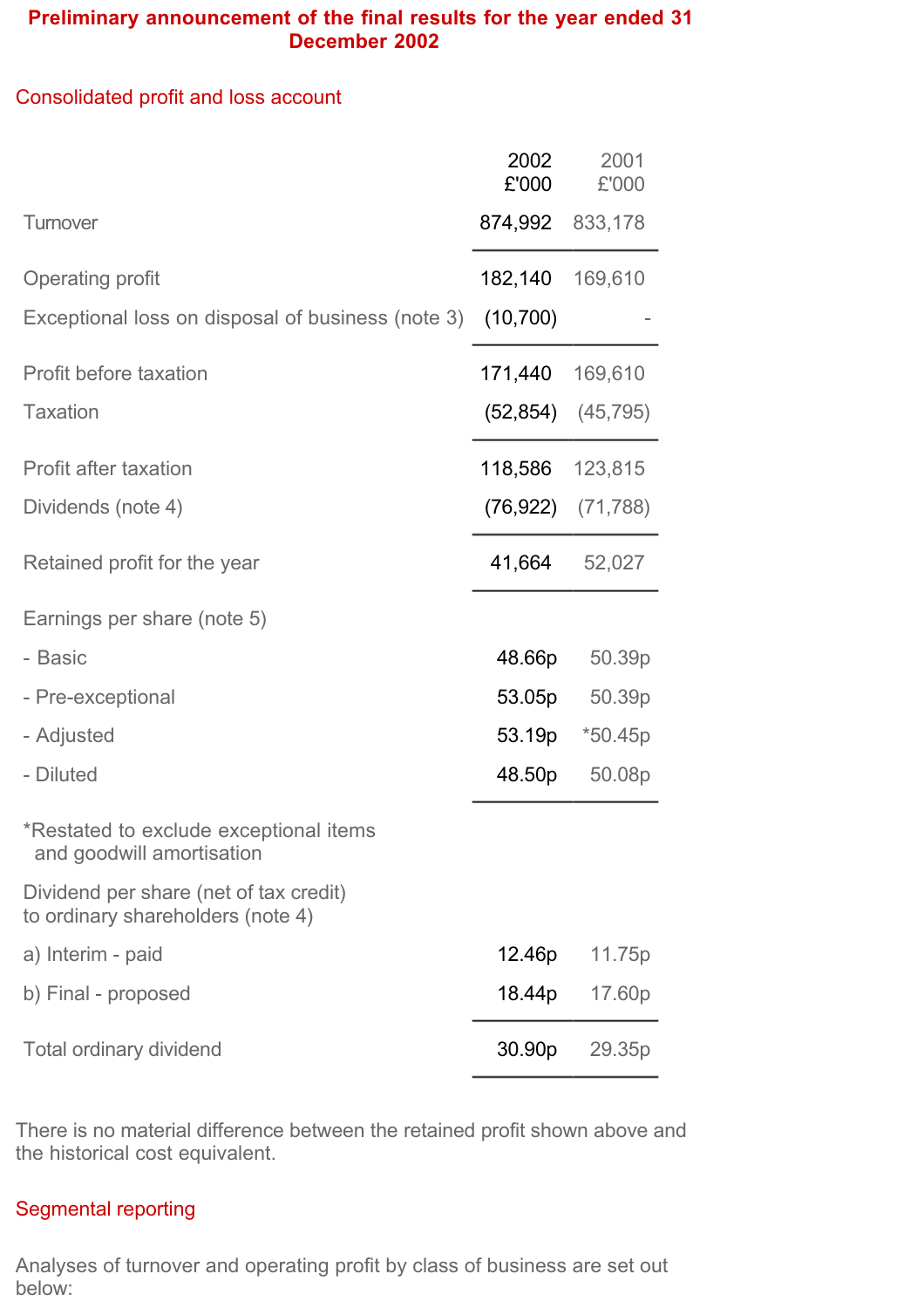|                                    | Turnover      |               |               | Operating profit        |
|------------------------------------|---------------|---------------|---------------|-------------------------|
|                                    | 2002<br>£'000 | 2001<br>£'000 | 2002<br>£'000 | 2001<br>£'000           |
| UK home credit*                    | 484,289       | 465,539       | 152,492       | 150,376                 |
| <b>Yes Car Credit</b>              | 5,451         |               | 22            |                         |
| International                      | 142,442       | 99,615        | 10,634        | 758                     |
| Motor insurance                    | 232,116       | 244,369       | 35,837        | 35,119                  |
|                                    | 864,298       | 809,523       | 198,985       | 186,253                 |
| Central                            |               |               |               | $(17, 845)$ $(13, 081)$ |
| <b>Ongoing operations</b>          | 864,298       | 809,523       | 181,140       | 173,172                 |
| <b>Colonnade Insurance Brokers</b> | 10,694        | 21,654        | 1,000         | 1,478                   |
| <b>South Africa</b>                |               | 1,964         | -             | (3,608)                 |
| <b>Provident balance</b>           |               | 37            | ۰             | (1, 432)                |
| <b>Total</b>                       | 874,992       | 833,178       | 182,140       | 169,610                 |

Turnover between segments is not material. Analyses by class of business are based on the group's divisional structure.

\*During 2002, reporting responsibility for N&N, a cheque cashing business, was transferred from the motor insurance division to UK home credit. As a result, the turnover and operating profit for UK home credit in 2002 include £2,405,000 of turnover and £21,000 of operating profit in respect of N&N. In 2001, N&N's turnover and operating loss of £1,680,000 and £16,000 respectively were included in motor insurance. The 2001 figures have not been restated as the impact is not material.

Yes Car Credit was acquired on 18 December 2002. Its post acquisition trading results were not significant and therefore, in accordance with FRS3 'Reporting Financial Performance', have not been disclosed as a separate column in the group's profit and loss account.

|  | The international operating profit comprises: |  |
|--|-----------------------------------------------|--|
|  |                                               |  |

|                       |              | 2002 2001<br>$£'000$ $£'000$ |
|-----------------------|--------------|------------------------------|
| Poland                | 16,654 6,746 |                              |
| <b>Czech Republic</b> |              | 5,128 2,455                  |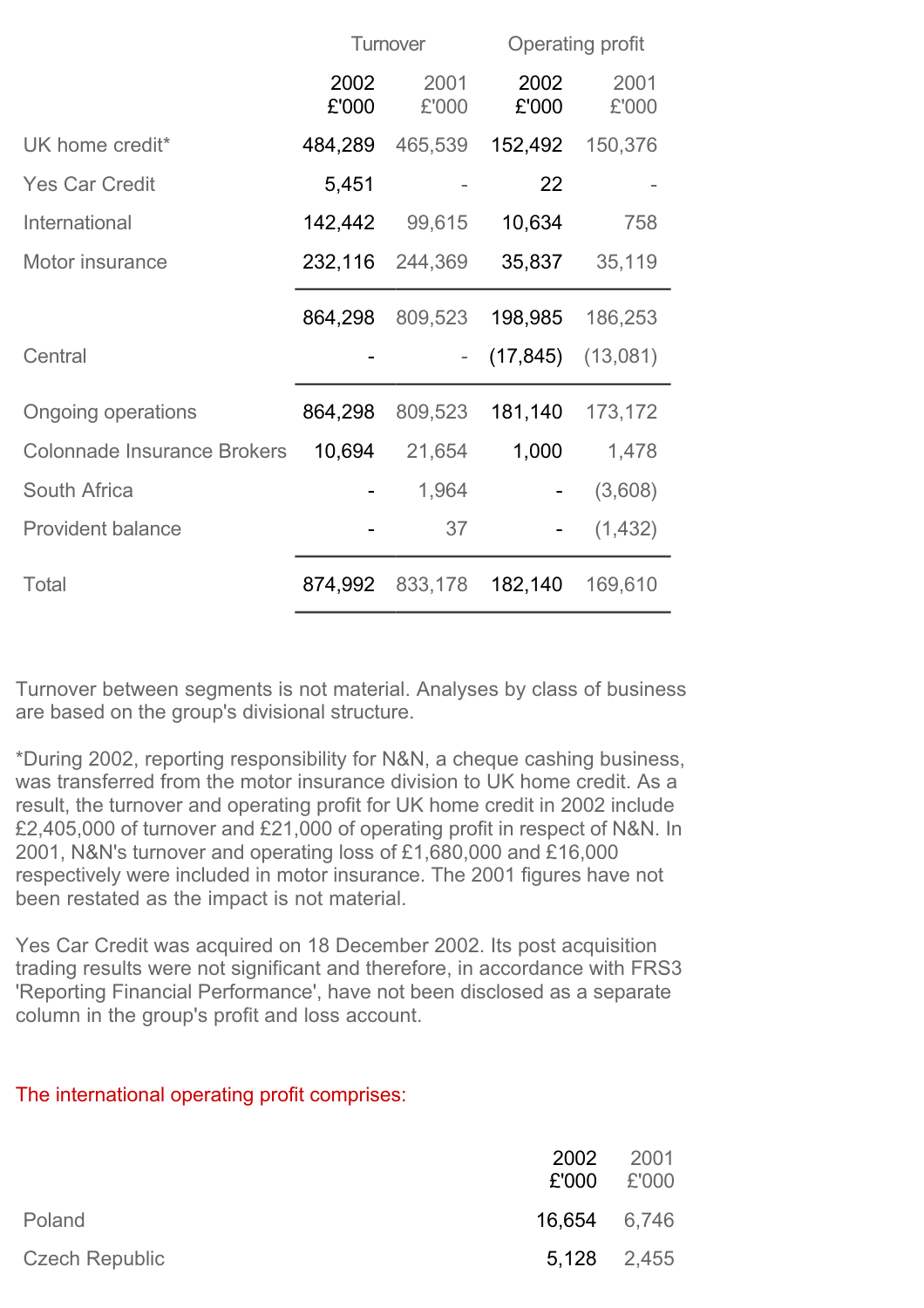| Hungary                      | $(3,053)$ $(2,257)$   |     |
|------------------------------|-----------------------|-----|
| Slovakia                     | $(1,977)$ $(1,293)$   |     |
| Central divisional overheads | $(6, 118)$ $(4, 893)$ |     |
| Operating profit             | 10,634                | 758 |

# Consolidated balance sheet

|                                                    | As at<br>31 December<br>2002<br>£'000 | As at<br>31 December<br>2001<br>£'000 |
|----------------------------------------------------|---------------------------------------|---------------------------------------|
| <b>Fixed assets</b>                                | 137,979                               | 52,938                                |
| <b>Current assets</b>                              |                                       |                                       |
| <b>Stock</b>                                       | 10,987                                |                                       |
| Amounts receivable from customers<br>(note 7(a))   |                                       |                                       |
| - due within one year                              | 821,078                               | 719,637                               |
| - due in more than one year                        | 141,915                               | 9,614                                 |
| <b>Debtors</b>                                     | 171,627                               | 173,216                               |
| Investments                                        |                                       |                                       |
| - realisable within one year                       | 503,796                               | 430,621                               |
| Cash at bank and in hand                           | 48,474                                | 44,623                                |
|                                                    | 1,697,877                             | 1,377,711                             |
| <b>Current liabilities</b>                         |                                       |                                       |
| Bank and other borrowings                          | (38, 248)                             | (42,969)                              |
| Creditors - amounts falling due<br>within one year | (180, 859)                            | (173, 047)                            |
| Insurance accruals and deferred income             | (495, 305)                            | (438, 838)                            |
|                                                    | (714, 412)                            | (654, 854)                            |
| <b>Net current assets</b>                          | 983,465                               | 722,857                               |
| <b>Total assets less current liabilities</b>       | 1,121,444                             | 775,795                               |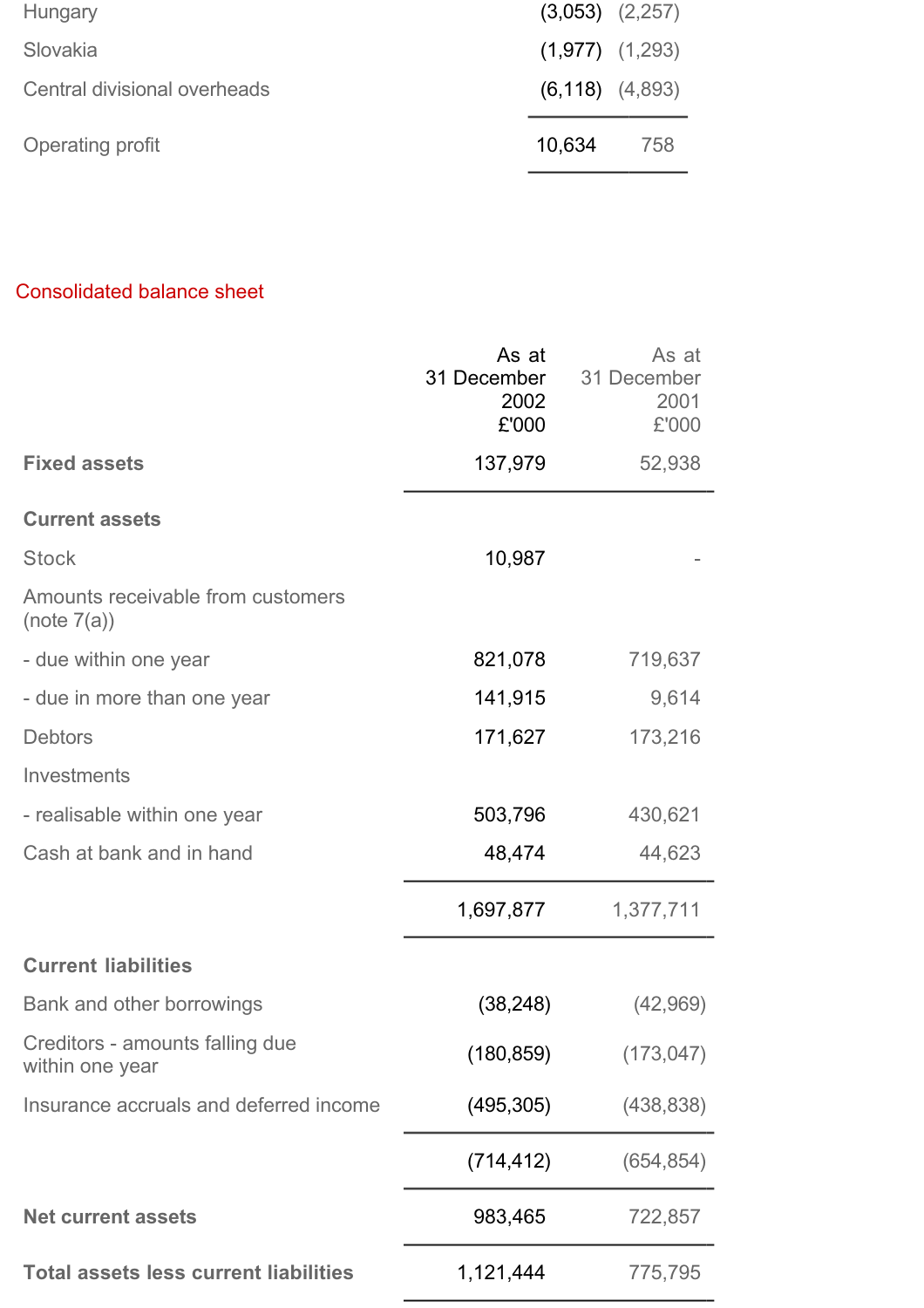#### **Non-current liabilities**

| Bank and other borrowings                                            | (695, 386) | (473, 231) |
|----------------------------------------------------------------------|------------|------------|
| Creditors - amounts falling due after<br>more than one year (note 8) | (21, 936)  |            |
| Provision for deferred taxation                                      | (1,450)    | (6,016)    |
| <b>Net assets</b>                                                    | 402,672    | 296,548    |
| <b>Capital and reserves</b>                                          |            |            |
| Called-up share capital                                              | 26,347     | 25,433     |
| Share premium account                                                | 100,903    | 51,840     |
| <b>Revaluation reserve</b>                                           | 2,651      | 1,641      |
| Other reserves                                                       | 4,358      | 4,358      |
| Profit and loss account                                              | 268,413    | 213,276    |
| Equity shareholders' funds (note 9)                                  | 402,672    | 296,548    |
| Gearing ratio (note 10)                                              | 1.73       | 1.63       |

# Consolidated cash flow statement

| 2002<br>£'000 | 2001<br>£'000          |
|---------------|------------------------|
| 151,472       | 159,713                |
| (49, 689)     | (46, 436)              |
| (14, 527)     | (6, 487)               |
| 26,661        |                        |
| (45, 478)     | (2,510)                |
| (73, 169)     | (69, 360)              |
|               | $(73,404)$ $(110,621)$ |
| 81,070        | 81,000                 |
| 2,936         | 5,299                  |
|               |                        |

The cash flow statement above has been prepared in accordance with FRS1 (Revised 1996) "Cash Flow Statements". As required by that standard, the statement aggregates the cash flows arising from each division within the group. However, the cash and investments held by those businesses that are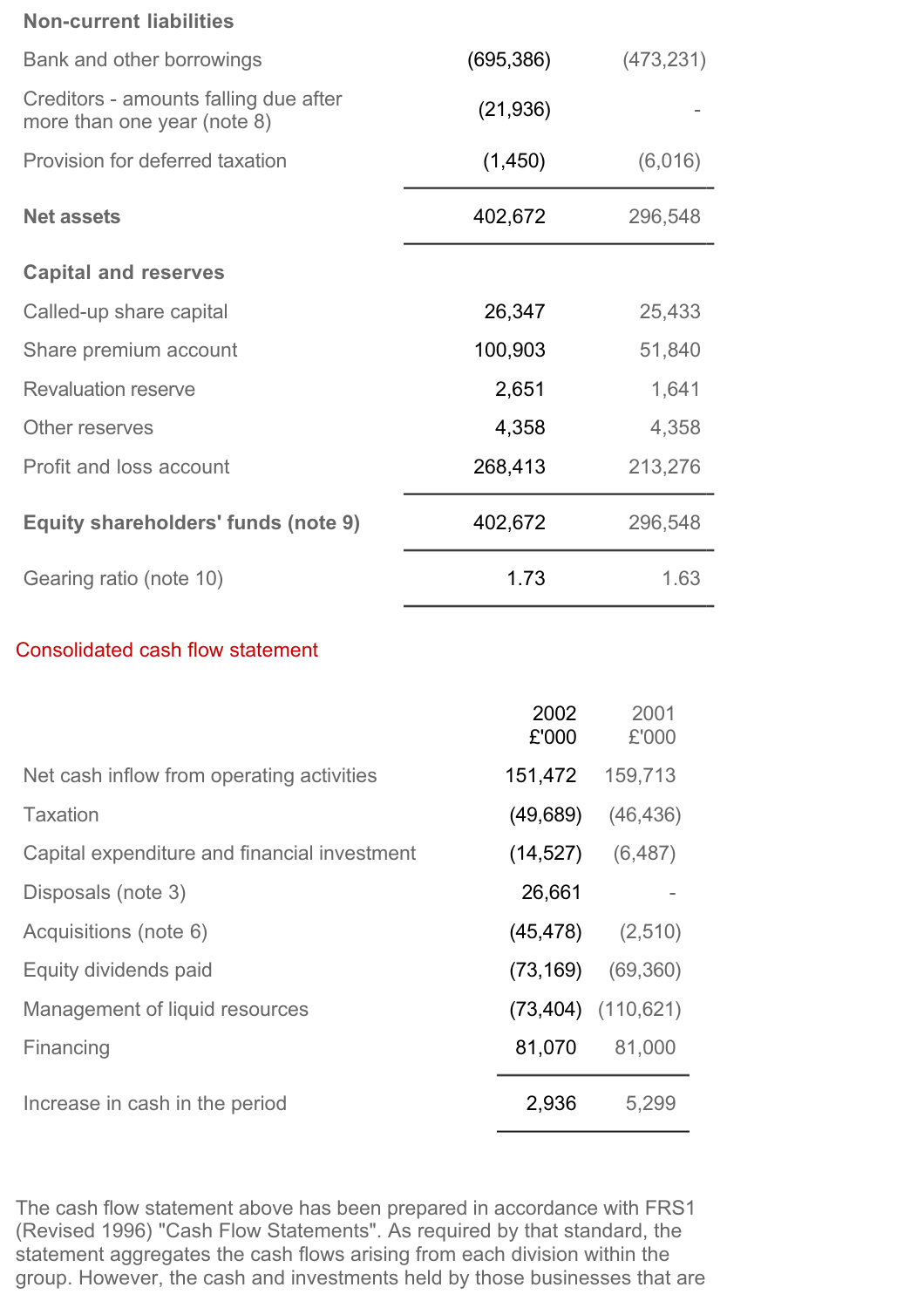regulated are required to be strictly segregated from those for the rest of the group and are not available to repay group borrowings. At 31 December 2002 the cash and investments held by the group's regulated businesses amounted to £514.7 million (2001 - £443.3 million).

## Reconciliation of net cash flow to movement in net debt

|                                                | 2002<br>£'000 | 2001<br>£'000          |
|------------------------------------------------|---------------|------------------------|
| Increase in net cash for the period            | 2,936         | 5,299                  |
| Cash outflow from increase in liquid resources | 73,404        | 110,621                |
|                                                | 76,340        | 115,920                |
| Cash inflow from increase in debt              |               | $(31,093)$ $(103,045)$ |
| Change in net debt resulting from cash flows   | 45,247        | 12,875                 |
| Loans relating to business acquired            | (189, 470)    | (975)                  |
| Exchange adjustments                           | 3,815         | (1,696)                |
| Net debt at 1 January                          | (40, 956)     | (51, 160)              |
| Net debt at 31 December                        | (181, 364)    | (40, 956)              |

# Analysis of changes in net debt

|                                              | 1 Jan<br>2002<br>£'000   | Cash<br>flows<br>£'000 | Acquisition<br>£'000 | Other<br>changes<br>£'000 | 31 Dec<br>2002<br>£'000 |
|----------------------------------------------|--------------------------|------------------------|----------------------|---------------------------|-------------------------|
| Cash at bank and<br>in hand                  | 44,623                   | 3,902                  |                      | (51)                      | 48,474                  |
| Overdrafts                                   |                          | (966)                  |                      |                           | (966)                   |
|                                              | 44,623                   | 2,936                  |                      | (51)                      | 47,508                  |
| Investments<br>realisable within<br>one year | 430,621                  | 73,404                 |                      | (229)                     | 503,796                 |
| Bank and other<br>borrowings:                |                          |                        |                      |                           |                         |
| - less than one<br>year                      | (42,969)                 | 31,195                 |                      | (25,508)                  | (37, 282)               |
| - more than one<br>year                      | $(473, 231)$ $(62, 288)$ |                        | (189, 470)           | 29,603                    | (695, 386)              |
|                                              | (516, 200)               | (31,093)               | (189, 470)           | 4,095                     | (732, 668)              |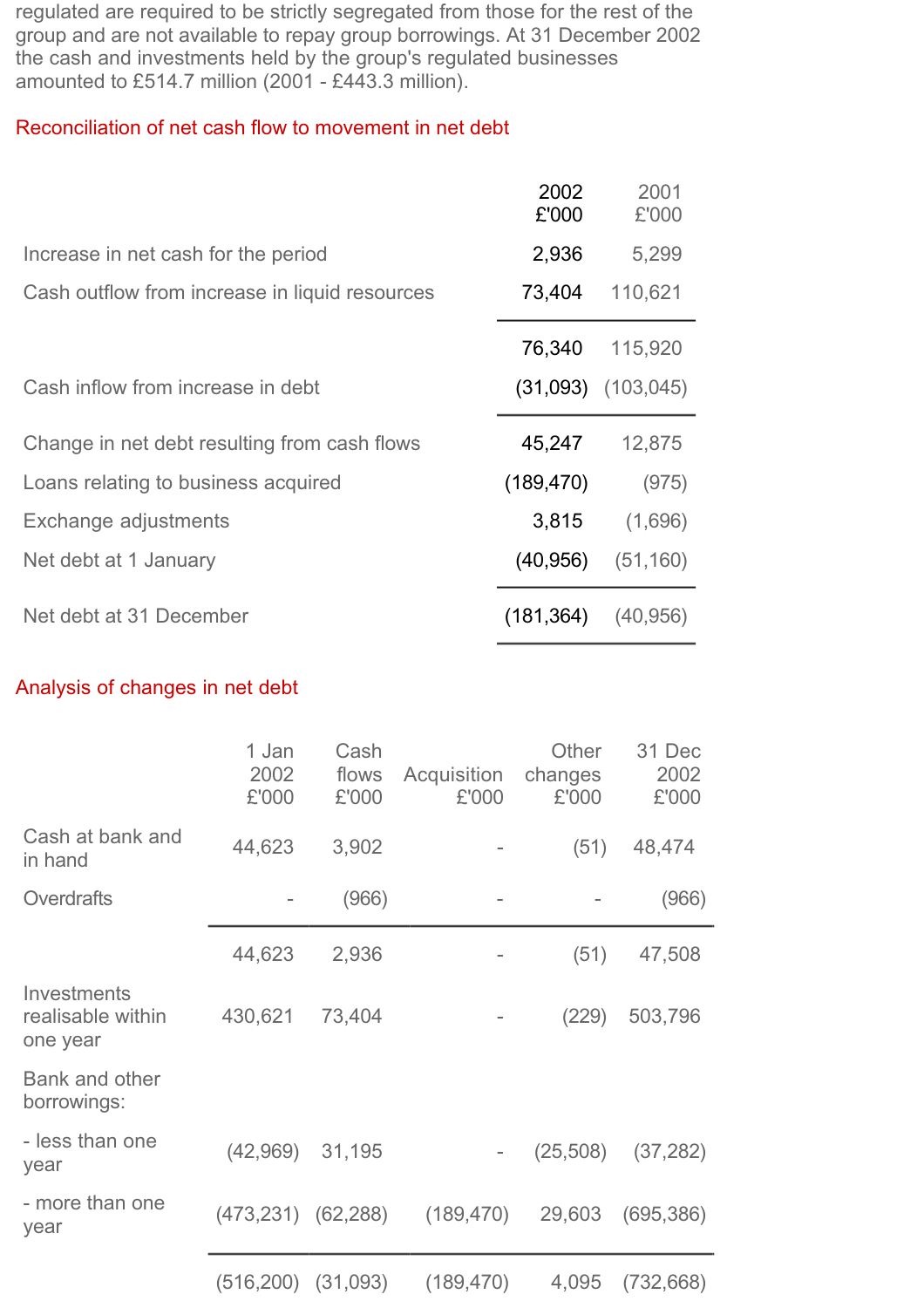Other changes include exchange adjustments of £3,815,000.

Cash, borrowings and overdraft balances shown above at 31 December 2001 and 2002 agree to the balance sheets at those dates. Investments realisable within one year exclude those current asset investments which are not considered to be liquid resources (being those investments with more than one year to maturity when acquired, but less than one year to maturity at the balance sheet date).

# Reconciliation of operating profit to net cash inflow from operating activities

|                                                             | 2002<br>£'000 | 2001<br>£'000 |
|-------------------------------------------------------------|---------------|---------------|
| Operating profit                                            | 182,140       | 169,610       |
| Depreciation and amortisation                               | 8,857         | 8,217         |
| Loss on sale of tangible fixed assets                       | 320           | 451           |
| Increase in amounts receivable from customers               | (74, 254)     | (80, 661)     |
| Increase in stock and debtors                               | (26, 275)     | (8, 124)      |
| (Decrease)/increase in unearned insurance premiums          | (15,805)      | 12,642        |
| Increase in insurance claims provision                      | 72,418        | 51,569        |
| Increase in trade creditors, accruals and other liabilities | 4,071         | 6,009         |
| Net cash inflow from operating activities                   | 151,472       | 159,713       |

Net cash inflow from operating activities can be analysed as follows:

|                 | 2002<br>£'000   | 2001<br>£'000           |
|-----------------|-----------------|-------------------------|
| UK home credit  | 127,532 123,535 |                         |
| International   |                 | $(40, 424)$ $(52, 523)$ |
| Motor insurance | 80,392          | 99,429                  |
| Central         |                 | $(16,028)$ $(10,728)$   |
|                 |                 | 151,472 159,713         |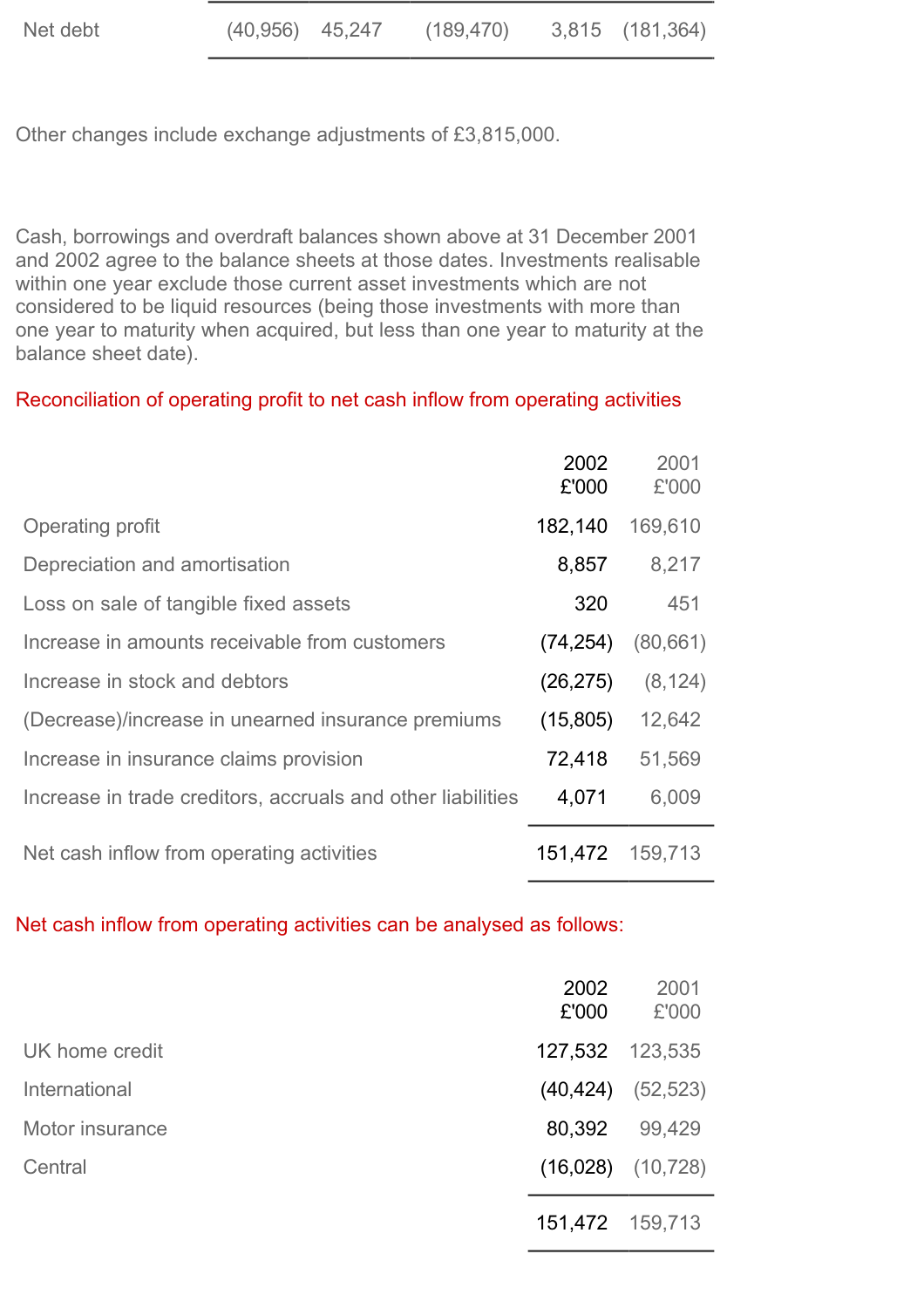#### **Notes - Preliminary announcement of the final results for the year ended 31 December 2002**

- 1. This preliminary announcement, which has been prepared on a basis consistent with the previous year, does not constitute statutory accounts within the meaning of Section 240 of the Companies Act 1985. The announcement has been agreed with the company's auditors for release.
- 2. The information for the year ended 31 December 2001 is an extract from the statutory accounts to that date which have been delivered to the Registrar of Companies. Those accounts included an audit report which was unqualified and which did not contain a statement under Section 237(2) or (3) of the Companies Act 1985. The statutory accounts for the year ended 31 December 2002 upon which the auditors have still to report, will be delivered to the Registrar following the company's annual general meeting.
- 3. Exceptional loss on disposal of business

On 29 May 2002, the company sold its subsidiary, Colonnade Insurance Brokers Limited. The resulting loss on disposal comprises:

|                                                    | £'000     |
|----------------------------------------------------|-----------|
| Consideration, net of disposal costs               | 26,661    |
| Repayment of inter-company borrowings              | (16, 564) |
| Net consideration received                         | 10,097    |
| Net assets at disposal                             | (6,000)   |
| Profit on disposal prior to write-back of goodwill | 4,097     |
| Goodwill previously written off to reserves        | (14, 797) |
| Exceptional loss on disposal                       | (10,700)  |

The disposal resulted in no taxable gain and therefore there was no tax impact of the disposal on the result for the year.

4. Dividends

|                                                  | 2002<br>£'000 | 2001<br>£'000 |
|--------------------------------------------------|---------------|---------------|
| Interim dividend paid - 12.46p (2001 - 11.75p)   | 30,352 28,971 |               |
| Final dividend proposed - 18.44p (2001 - 17.60p) | 46,570 42,817 |               |
|                                                  | 76.922 71,788 |               |

#### 5. Earnings per share

The basic and diluted earnings per share figures have been calculated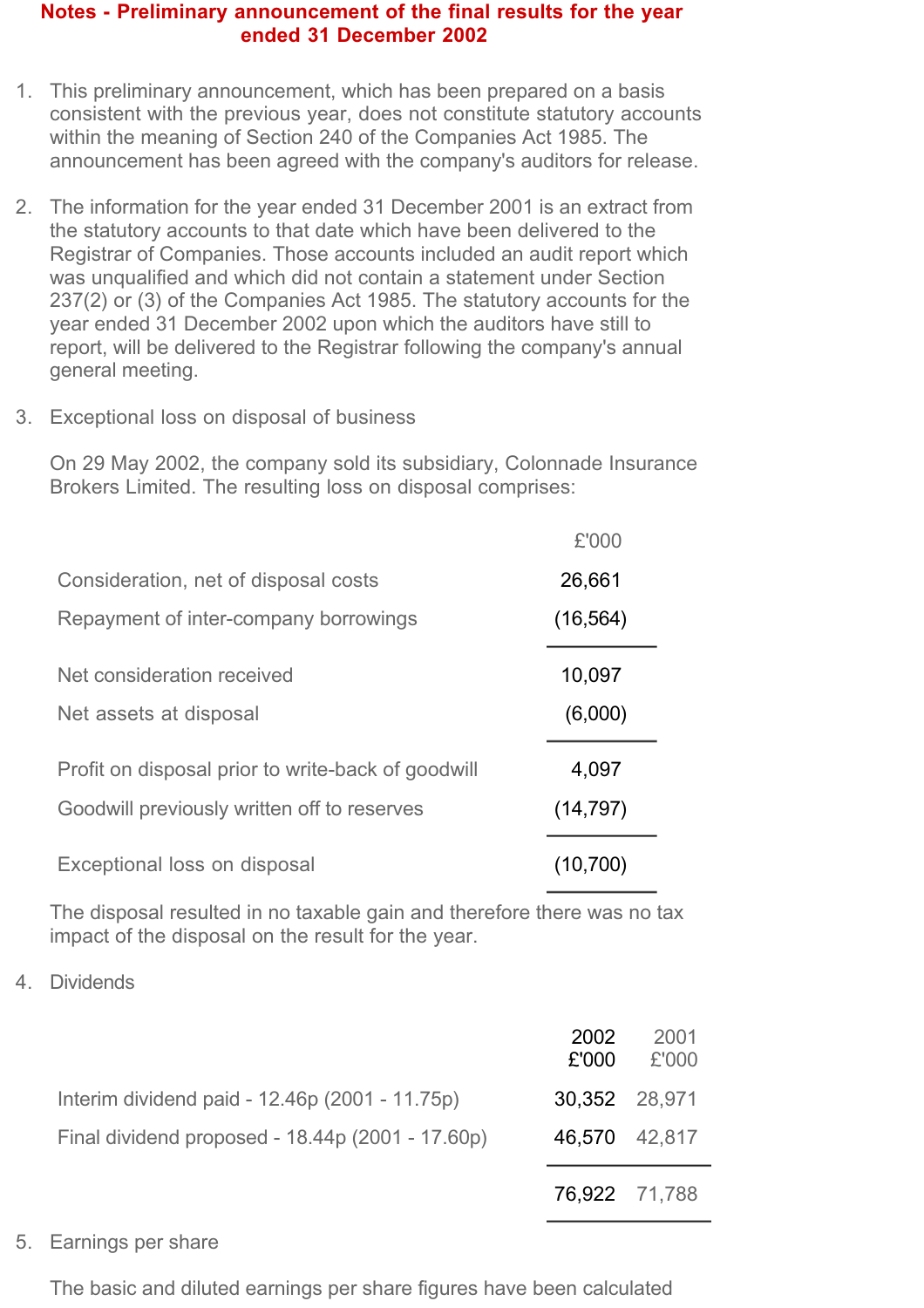using the profit for the year attributable to ordinary shareholders of £118,586,000 (2001 £123,815,000). The weighted average number of shares in issue during the year can be reconciled to the number used in the basic and diluted earnings per share calculations as follows:

|                                                              | 2002<br><b>Number</b>   | 2001<br><b>Number</b>       |
|--------------------------------------------------------------|-------------------------|-----------------------------|
| Weighted average number of shares                            |                         |                             |
| In issue during the year                                     | 245,713,032 248,147,454 |                             |
| Held by the QUEST                                            |                         | $(2,027,669)$ $(2,456,807)$ |
| Used in basic and adjusted earnings per<br>share calculation | 243,685,363 245,690,647 |                             |
| Issuable on conversion of outstanding<br>options             | 812,670                 | 1,546,712                   |
| Used in diluted earnings per share<br>calculation            | 244,498,033 247,237,359 |                             |

The adjusted earnings per share figure is shown after excluding the exceptional loss on the disposal of Colonnade Insurance Brokers Limited and goodwill amortisation. The adjustments made, and their impact on earnings per share, are as follows:

|                                                    |          | 2002     |                    | 2001      |
|----------------------------------------------------|----------|----------|--------------------|-----------|
|                                                    | 2002     | Earnings | 2001               | Earnings  |
|                                                    | Earnings |          | per share Earnings | per share |
|                                                    | £'000    | pence    | £'000              | pence     |
| Basic earnings and<br>earnings per                 |          |          |                    |           |
| share                                              | 118,586  | 48.66    | 123,815            | 50.39     |
| <b>Exceptional loss</b>                            | 10,700   | 4.39     |                    |           |
| Pre-exceptional earnings<br>and earnings per share | 129,286  | 53.05    | 123,815            | 50.39     |
| Amortisation of goodwill                           | 338      | 0.14     | 135                | 0.06      |
| Adjusted earnings and<br>earnings per              |          |          |                    |           |
| share                                              | 129,624  | 53.19    | 123,950            | 50.45     |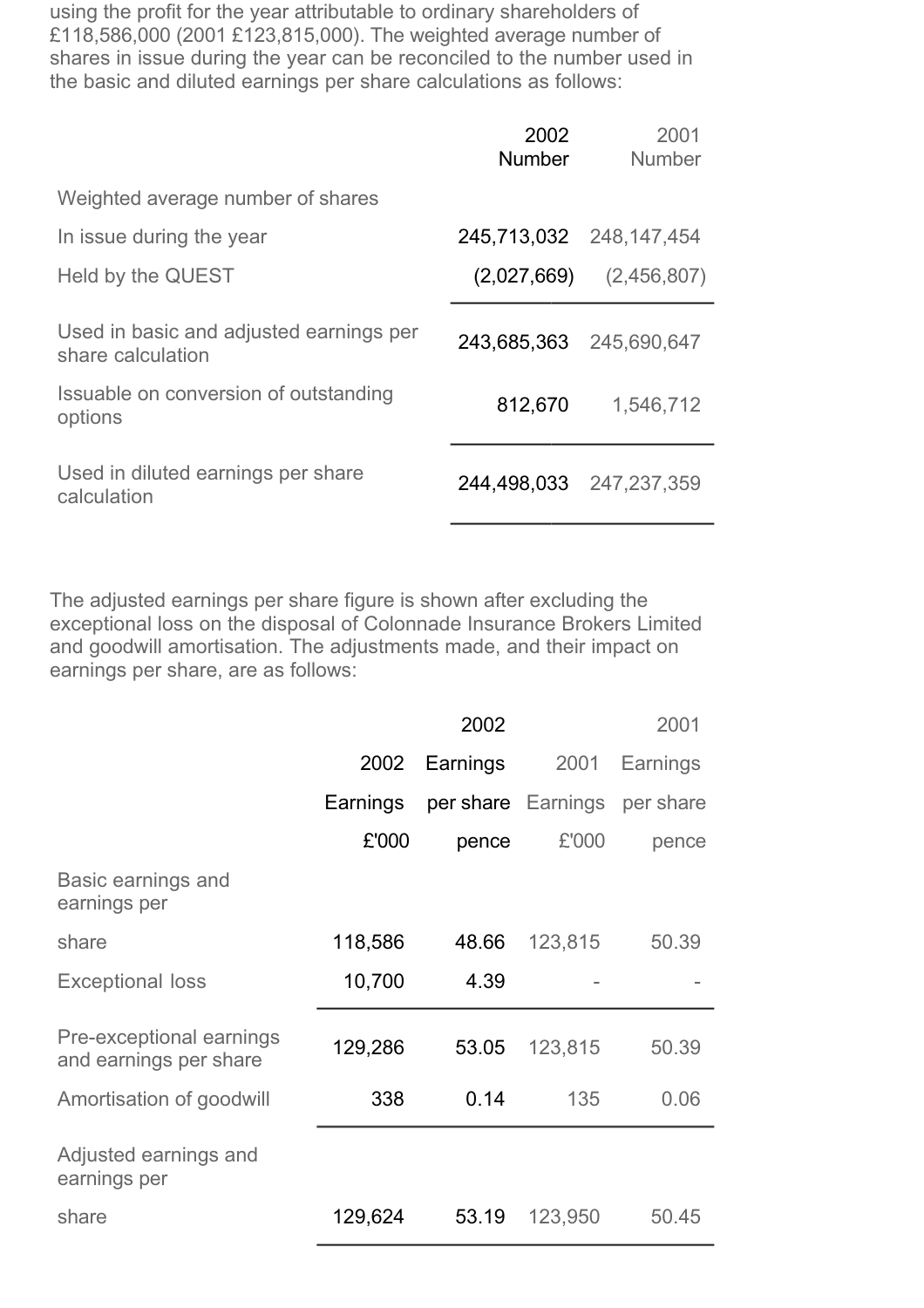In 2001, the adjusted earnings per share figure was calculated so as to exclude the losses of businesses closed during that year. In 2002, the company changed its definition of adjusted earnings per share to exclude exceptional items and goodwill amortisation as, following the disposal of Colonnade Insurance Brokers Limited and the acquisition of Yes Car Credit, it is the directors' opinion that this measure better represents underlying business performance.

The movement on the number of shares in issue during the year is as follows:

|                                                   | <b>Number</b> |
|---------------------------------------------------|---------------|
| At 1 January 2002                                 | 245,413,339   |
| Shares issued pursuant to the exercise of options | 212,282       |
| Shares issued via equity placing on 23 December   | 8,600,000     |
| At 31 December 2002                               | 254,225,621   |
|                                                   |               |

6. Acquisition of Yes Car Credit

On 18 December 2002, the group acquired the entire issued share capital of the group of companies which own and operate Yes Car Credit.

Goodwill on acquisition, and included within fixed assets, arises as follows:

|                                           | Provisional<br>fair value to<br>the group |
|-------------------------------------------|-------------------------------------------|
|                                           | £'000                                     |
| Net liabilities at acquisition            | (11,803)                                  |
| Consideration:                            |                                           |
| Cash, including costs paid by 31 December | 46,093                                    |
| <b>Accrued costs</b>                      | 4,730                                     |
| Loan notes issued to vendors              | 6,910                                     |
| Contingent consideration                  | 12,785                                    |
| <b>Total consideration</b>                | 70,518                                    |
| Goodwill arising on acquisition           | 82,321                                    |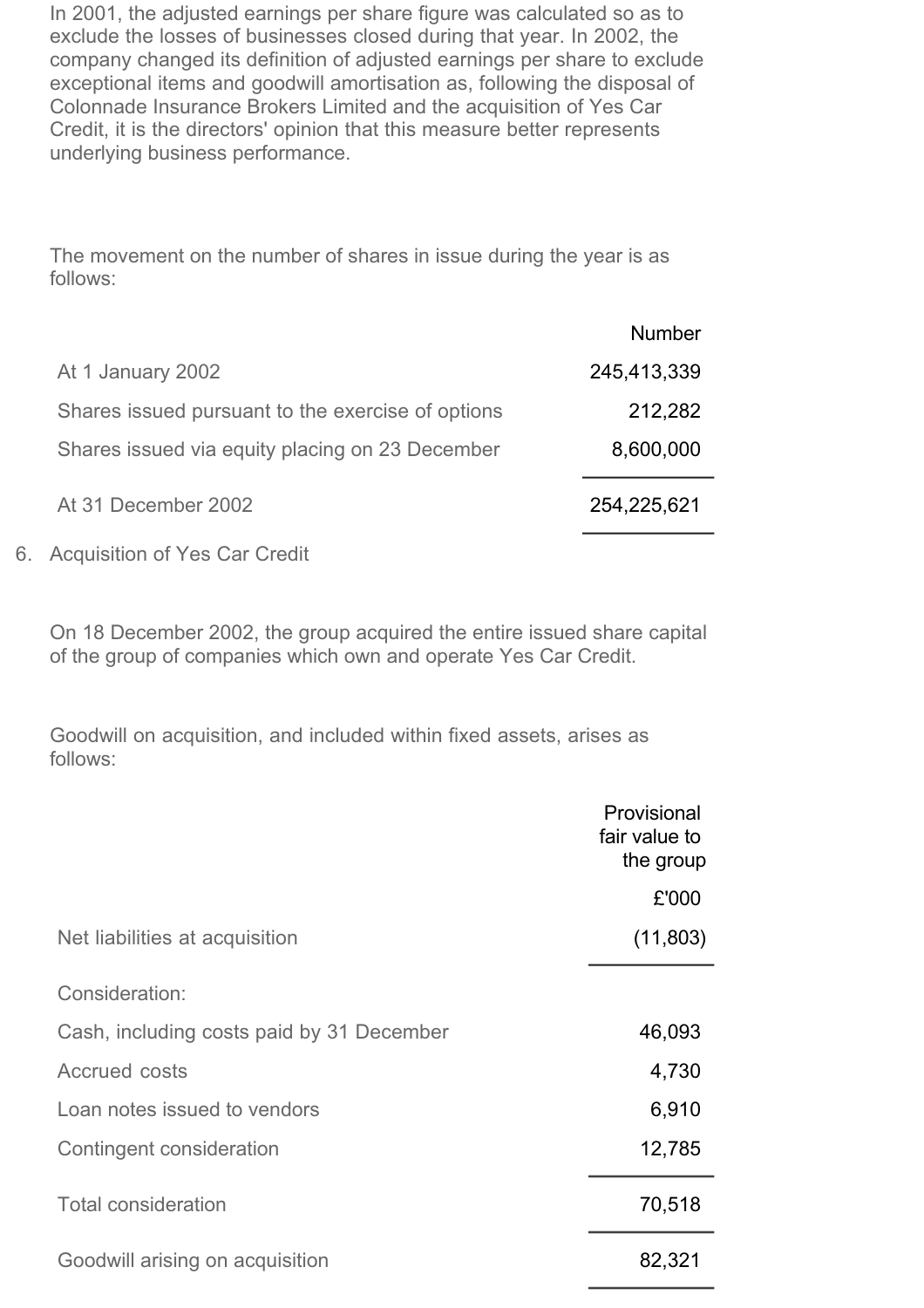|                                                         | 45.478 |
|---------------------------------------------------------|--------|
| Less: cash acquired                                     | (615)  |
| Cash consideration, including costs paid by 31 December | 46,093 |
| Reconciliation to cash flow statement:                  |        |

Under the terms of the acquisition agreement, the group will make consideration payments contingent on the average adjusted profit after tax of Yes Car Credit for the years ending 31 December 2002 and 31 December 2003. These payments are due primarily on 30 June 2004 or, if the vendors so elect, on 30 June 2005 partly in cash and partly in loan notes.

Initial estimates of the contingent consideration will be revised as further and more certain information becomes available, with corresponding adjustments to goodwill.

- 7. Amounts receivable from customers
- a. Net amounts receivable from customers represents:

|    |                                                  | 2002<br>£'000 | 2001<br>£'000 |
|----|--------------------------------------------------|---------------|---------------|
|    | UK home credit                                   | 636,261       | 618,025       |
|    | International                                    | 163,374       | 111,226       |
|    | Home credit net receivables (note 7(b))          | 799,635       | 729,251       |
|    | Yes Car Credit (note 7(d))                       | 163,358       |               |
|    |                                                  | 962,993       | 729,251       |
|    | Analysed as:                                     |               |               |
|    | - due within one year                            | 821,078       | 719,637       |
|    | - due in more than one year                      | 141,915       | 9,614         |
|    |                                                  | 962,993       | 729,251       |
| b. | Home credit receivables                          |               |               |
|    |                                                  | 2002<br>£'000 | 2001<br>£'000 |
|    | Gross instalment credit receivables              | 1,229,958     | 1,105,511     |
|    | Less: provision for bad and doubtful debts (note |               |               |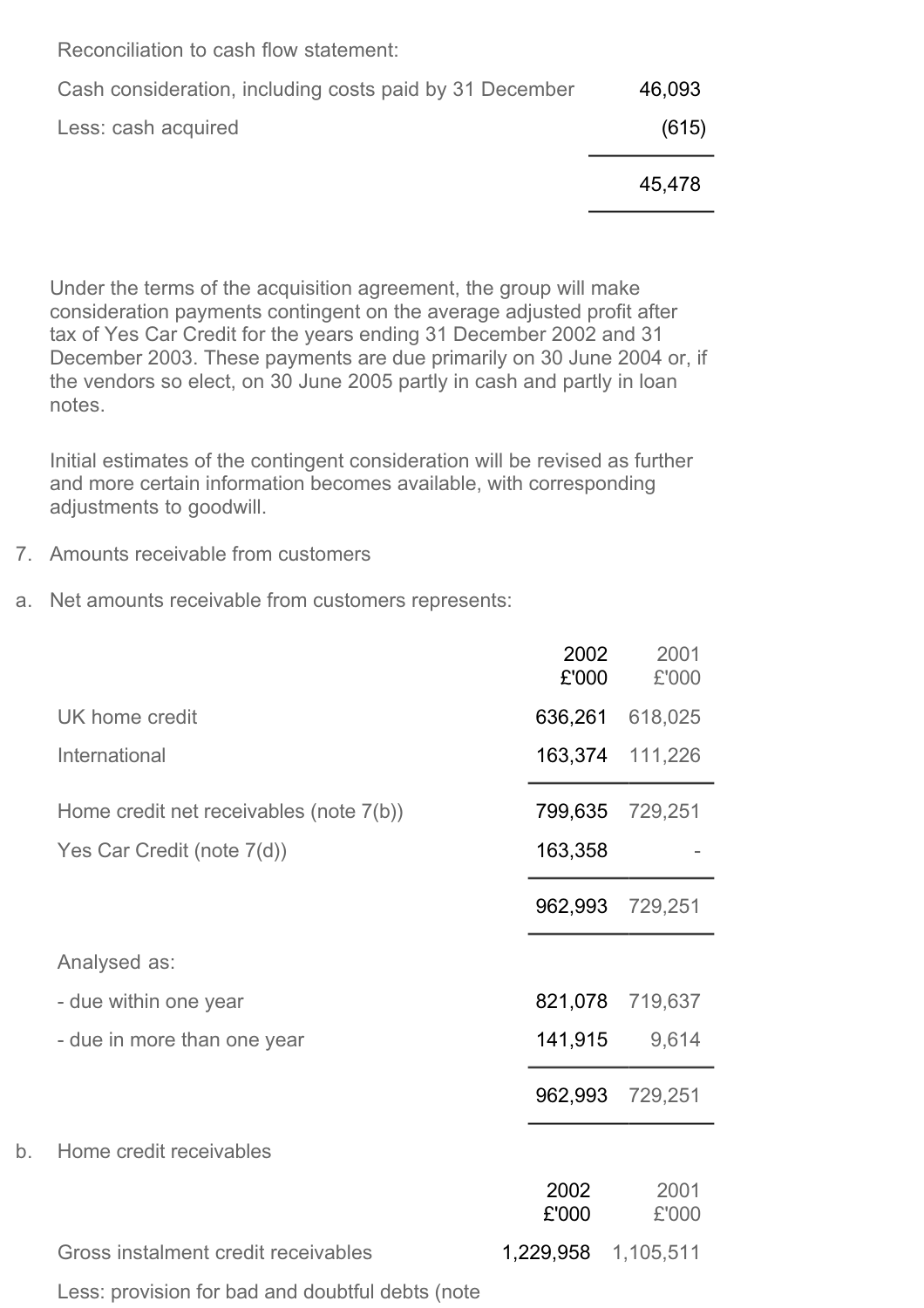|    | 7(c)                                                                        | (99, 562)     | (86, 251)     |
|----|-----------------------------------------------------------------------------|---------------|---------------|
|    | Instalment credit receivables after provision for<br>bad and doubtful debts | 1,130,396     | 1,019,260     |
|    | Less: deferred revenue thereon                                              | (330, 761)    | (290,009)     |
|    |                                                                             | 799,635       | 729,251       |
|    | Analysed as:                                                                |               |               |
|    | - due within one year                                                       | 789,774       | 719,637       |
|    | - due in more than one year                                                 | 9,861         | 9,614         |
|    |                                                                             | 799,635       | 729,251       |
| C. | Home credit bad and doubtful debts                                          |               |               |
|    |                                                                             | 2002<br>£'000 | 2001<br>£'000 |
|    | Gross provision at 31 December (note 7(b))                                  | 99,562        | 86,251        |
|    | Less: deferred revenue thereon                                              | (34, 300)     | (27, 589)     |
|    | Net provision at 31 December                                                | 65,262        | 58,662        |
|    | Net provision at 1 January                                                  | (58, 662)     | (54, 820)     |
|    | Increase in provision (net of deferred revenue)                             | 6,600         | 3,842         |
|    | Amounts written off (net of deferred revenue)                               | 105,577       | 92,204        |
|    | Net charge to profit and loss account for bad and<br>doubtful debts         | 112,177       | 96,046        |
|    | Analysed as:                                                                |               |               |
|    | - UK home credit                                                            | 84,947        | 76,345        |
|    | - International                                                             | 27,230        | 19,701        |
|    |                                                                             | 112,177       | 96,046        |
| d. | <b>Yes Car Credit receivables</b>                                           |               |               |
|    |                                                                             | 2002<br>£'000 | 2001<br>£'000 |
|    | Gross car finance receivables                                               | 271,492       |               |
|    | Less: deferred revenue thereon                                              | (95, 226)     |               |
|    |                                                                             | 176,266       |               |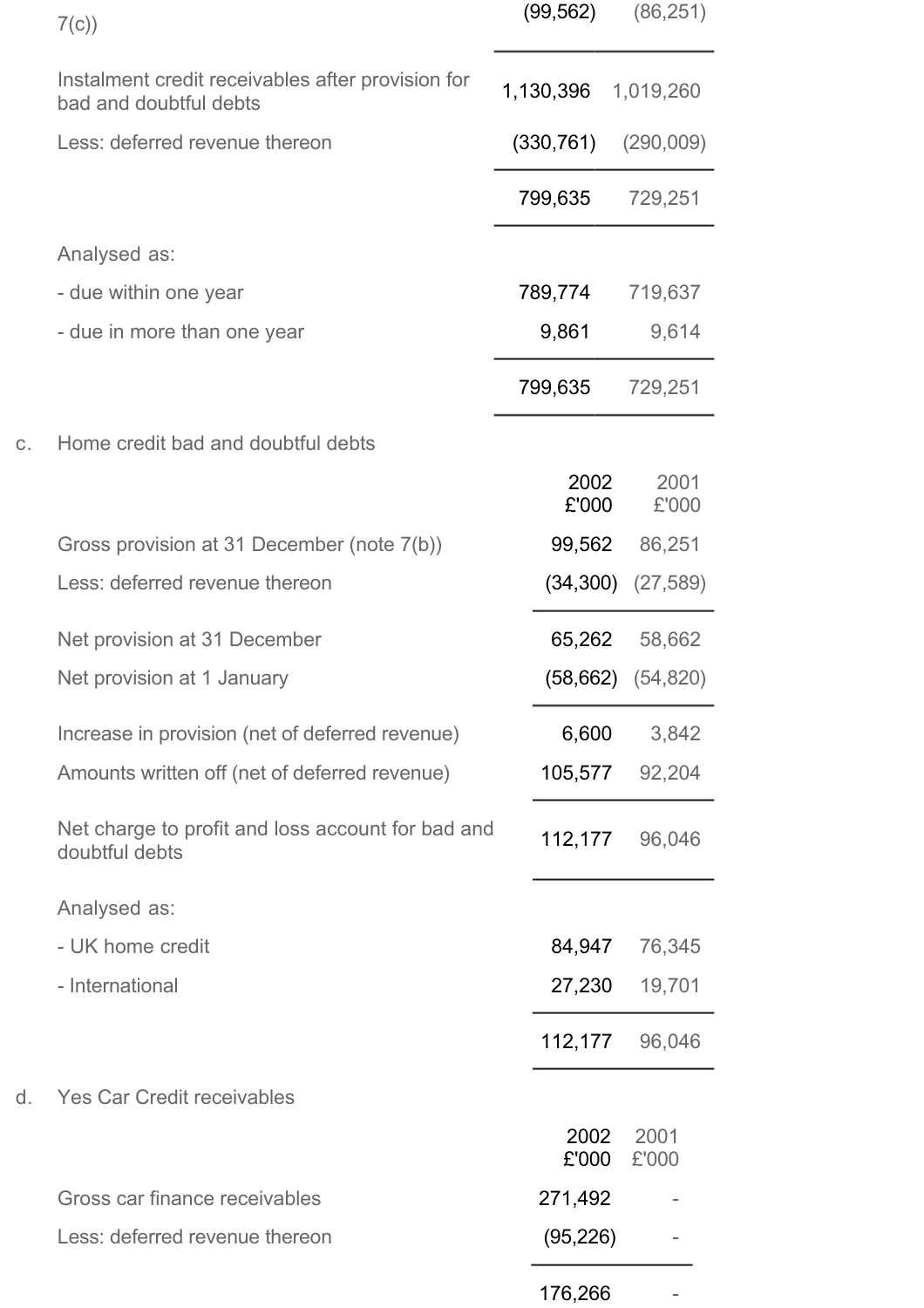| Less: provision for bad and doubtful debts | (12,908) |  |
|--------------------------------------------|----------|--|
|                                            | 163,358  |  |
| Analysed as:                               |          |  |
| - due within one year                      | 31,304   |  |
| - due in more than one year                | 132,054  |  |
|                                            | 163,358  |  |

8. Creditors - amounts falling due after more than one year

|                          | 2002<br>£'000 | 2001<br>£'000            |
|--------------------------|---------------|--------------------------|
| <b>Trade creditors</b>   | 9,151         | $\overline{\phantom{a}}$ |
| Contingent consideration | 12,785        | $\overline{\phantom{a}}$ |
|                          | 21,936        | $\overline{\phantom{a}}$ |

9. Reconciliation of movement in equity shareholders' funds

|                                               | 2002<br>£'000 | 2001<br>£'000         |
|-----------------------------------------------|---------------|-----------------------|
| Profit attributable to equity shareholders    | 118,586       | 123,815               |
| <b>Dividends</b>                              |               | $(76,922)$ $(71,788)$ |
| <b>Retained profit</b>                        | 41,664        | 52,027                |
| New share capital issued (net of issue costs) | 49,977        | 1,135                 |
| Share capital cancelled on share buy-back     |               | (907)                 |
| Share buy-back                                |               | (22, 273)             |
| Goodwill on disposal                          | 14,797        |                       |
| Currency translation differences              | (314)         | (120)                 |
| Net addition to equity shareholders' funds    | 106,124       | 29,862                |
| Equity shareholders' funds at 1 January       | 296,548       | 266,686               |
| Equity shareholders' funds at 31 December     | 402,672       | 296,548               |

# 10. Gearing ratio

This is calculated as bank and other borrowings, net of consumer credit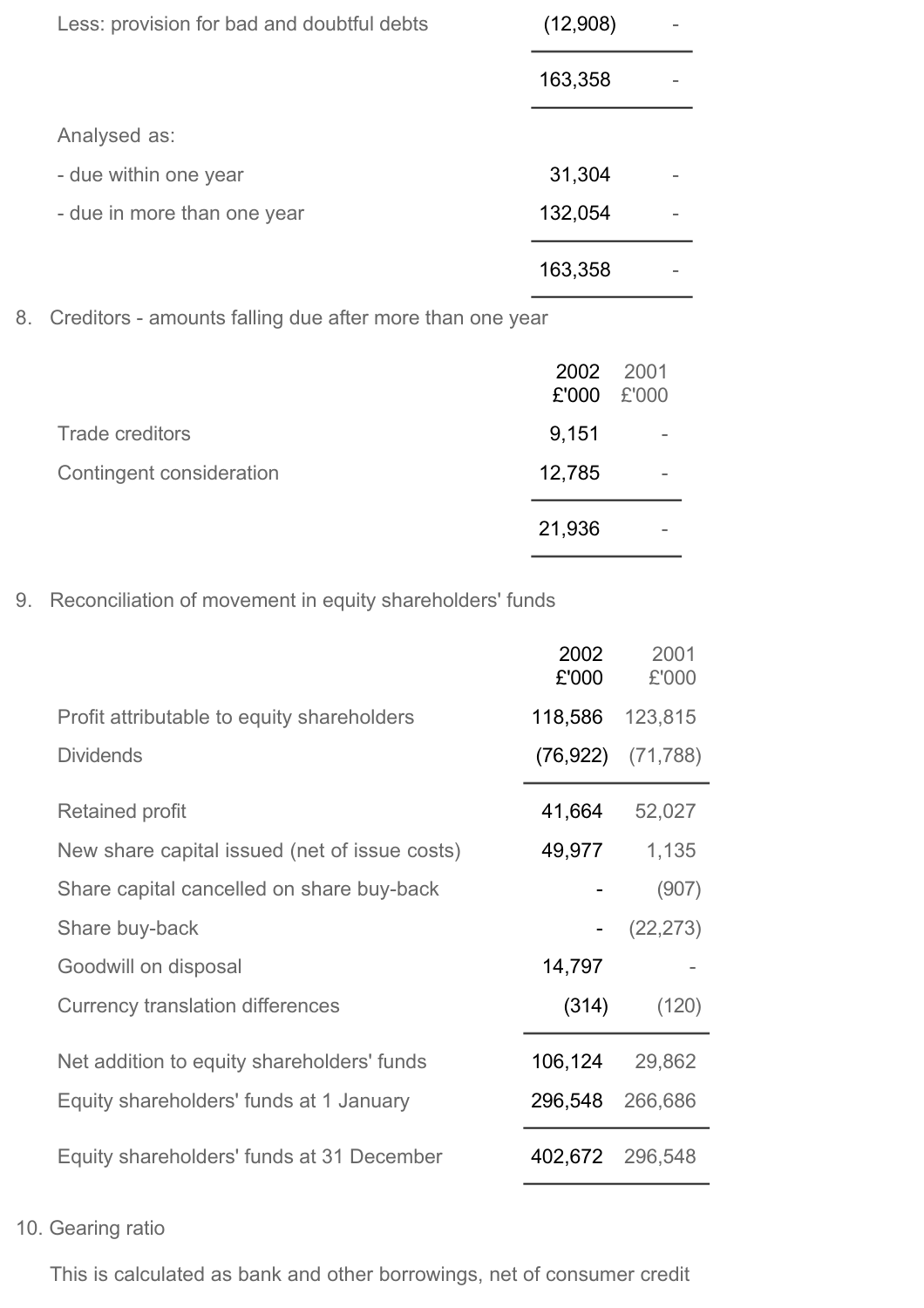cash, divided by consolidated equity shareholders' funds.

11. Credit issued

|                       | 2002<br>£'000 | 2001<br>£'000 | Growth<br>$\frac{0}{0}$ |
|-----------------------|---------------|---------------|-------------------------|
| UK home credit        | 921,479       | 915,489       | 0.7%                    |
| International         |               |               |                         |
| Poland                | 198,079       | 157,852       | 25.5%                   |
| <b>Czech Republic</b> | 69,835        | 53,167        | 31.4%                   |
| Hungary               | 13,670        | 1,685         | 711.3%                  |
| Slovakia              | 4,988         | 704           | 608.5%                  |
|                       | 286,572       | 213,408       | 34.3%                   |
| South Africa          |               | 3,683         |                         |
|                       | 1,208,051     | 1,132,580     | 6.7%                    |

## 12. FRS 17 retirement benefits

The company has adopted the transitional arrangements under FRS 17 and will disclose the impact of the standard as a note to the accounts. If the standard had been adopted in full in 2002, earnings would have been reduced by £2.7 million and net assets at 31 December 2002 by £103.4 million (31 December 2001 £57.2 million) This reduction in net assets has been assessed at a time when equity markets are at a relatively low valuation compared to recent years. The company intends to make additional cash contributions to the two major defined benefit pension schemes in the UK of £15 million in 2003 (2002 £6 million).

# **Shareholder information**

- 1. The shares will be marked ex-dividend on 9 April 2003.
- 2. Dividend warrants/vouchers in respect of the final dividend will be posted on 7 May 2003.
- 3. The final dividend will be paid on 9 May 2003 to shareholders on the register at the close of business on 11 April 2003.
- 4. The annual review and summary financial statement 2002 and the notice of the annual general meeting will be posted to shareholders on 24 March 2003 together with the annual report and accounts 2002 (for those shareholders who have requested it).
- 5. The Provident Financial Company Nominee Scheme ("the scheme") enables shareholders who are eligible to use it (i.e. individuals) to take advantage of the CREST system for settling transactions in shares in the